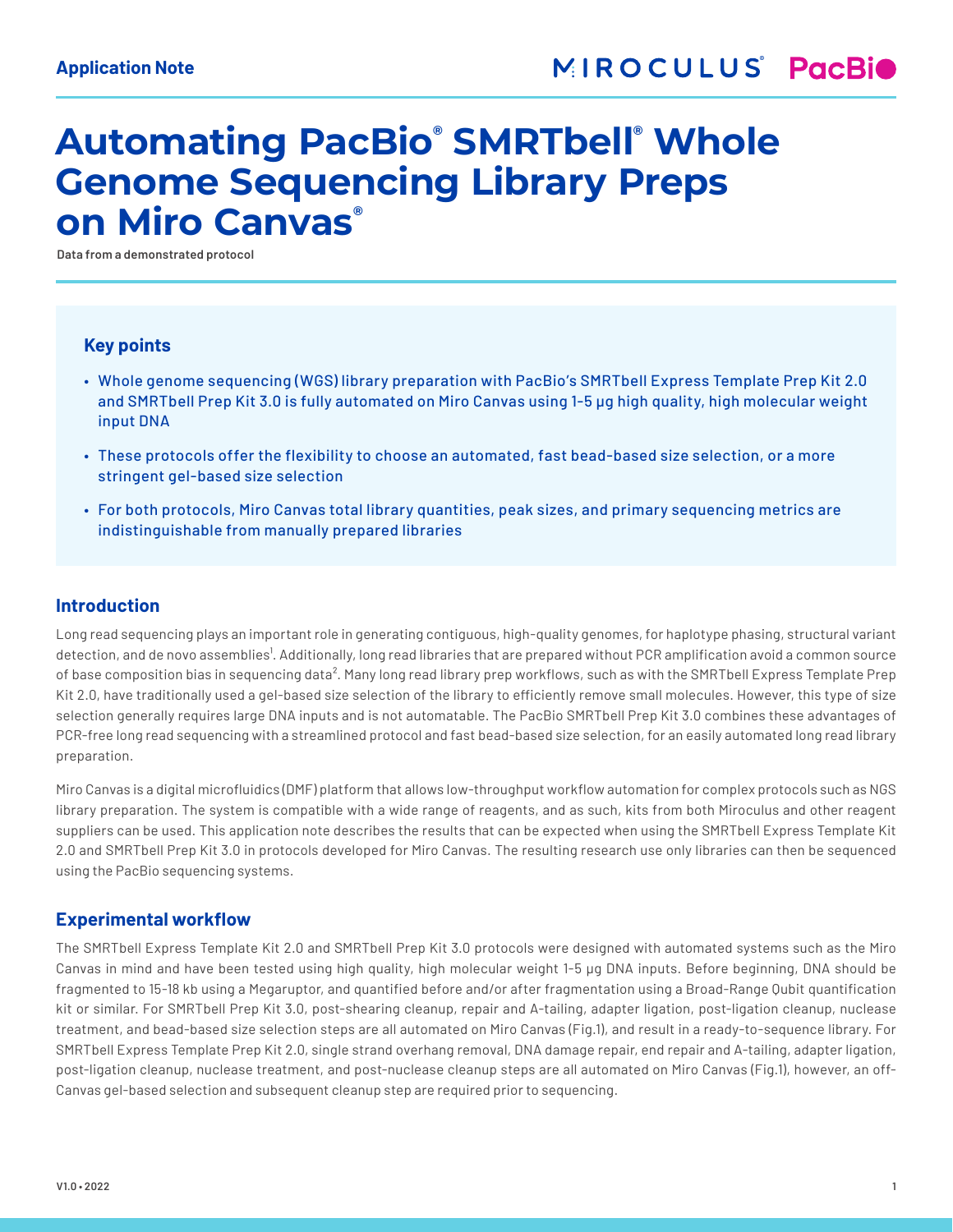

Figure 1. Experimental Workflows. For SMRTbell Prep Kit 3.0, the Miro Canvas automates all of the steps following reaction setup. For SMRTbell Express Template Prep Kit 2.0, a gel-based size selection step and subsequent cleanup are required following Miro Canvas automation.

# **Results**

#### **SMRTbell Library Preparations Automated on the Miro Canvas Produce Comparable Total Library Quantity**

SMRTbell libraries were constructed with 1-5 µg of high quality, high molecular weight NA24385 (HG002)\* DNA. Final library quantities for both manually-prepared and Miro Canvas-prepared libraries were assessed using Qubit Broad-Range or Qubit High Sensitivity kits. For each of the kits evaluated, the Miro Canvas produced comparable libraries to manual preparation (Table 1).

\*NA24385 DNA was obtained from the NIGMS Human Genetic Cell Repository at the Coriell Institute for Medical Research

|                                               |                  | Total Library (ng) |                    |
|-----------------------------------------------|------------------|--------------------|--------------------|
|                                               | <b>Input DNA</b> | <b>Manual</b>      | <b>Miro Canvas</b> |
| <b>SMRTbell Express Template Prep Kit 2.0</b> | $5\mu$ g         | $692 + 218$        | $607 + 61$         |
| <b>SMRTbell Prep Kit 3.0</b>                  | 1µg              | $182 + 16$         | $159 + 16$         |

**Table 1.** SMRTbell Express TemplatePrep Kit 2.0 and SMRTbell Prep Kit 3.0 libraries performed comparably on the Miro Canvas, as compared to manually-prepared libraries. Total library quantity and peak size are shown as: average +/- standard deviation (n=6).

# **Efficient Removal of Small Library Molecules Using Diluted Bead-Based Size Selection in the SMRTbell Prep Kit 3.0**

Diluted bead-based size selection offers many advantages over traditional gel-based size selection of long read libraries: automatability, workflow time, and input requirements. The SMRTbell Prep Kit 3.0 protocol on the Miro Canvas constructed libraries from just 1 µg of input and efficiently removed small library molecules with an automated bead-based size selection (Fig 2).



**Figure 2.** SMRTbell Prep Kit 3.0 library size distribution. Following automation on the Miro Canvas with a beadbased size selection, libraries were examined on a Femto Pulse (Agilent) to demonstrate efficient removal of small library molecules.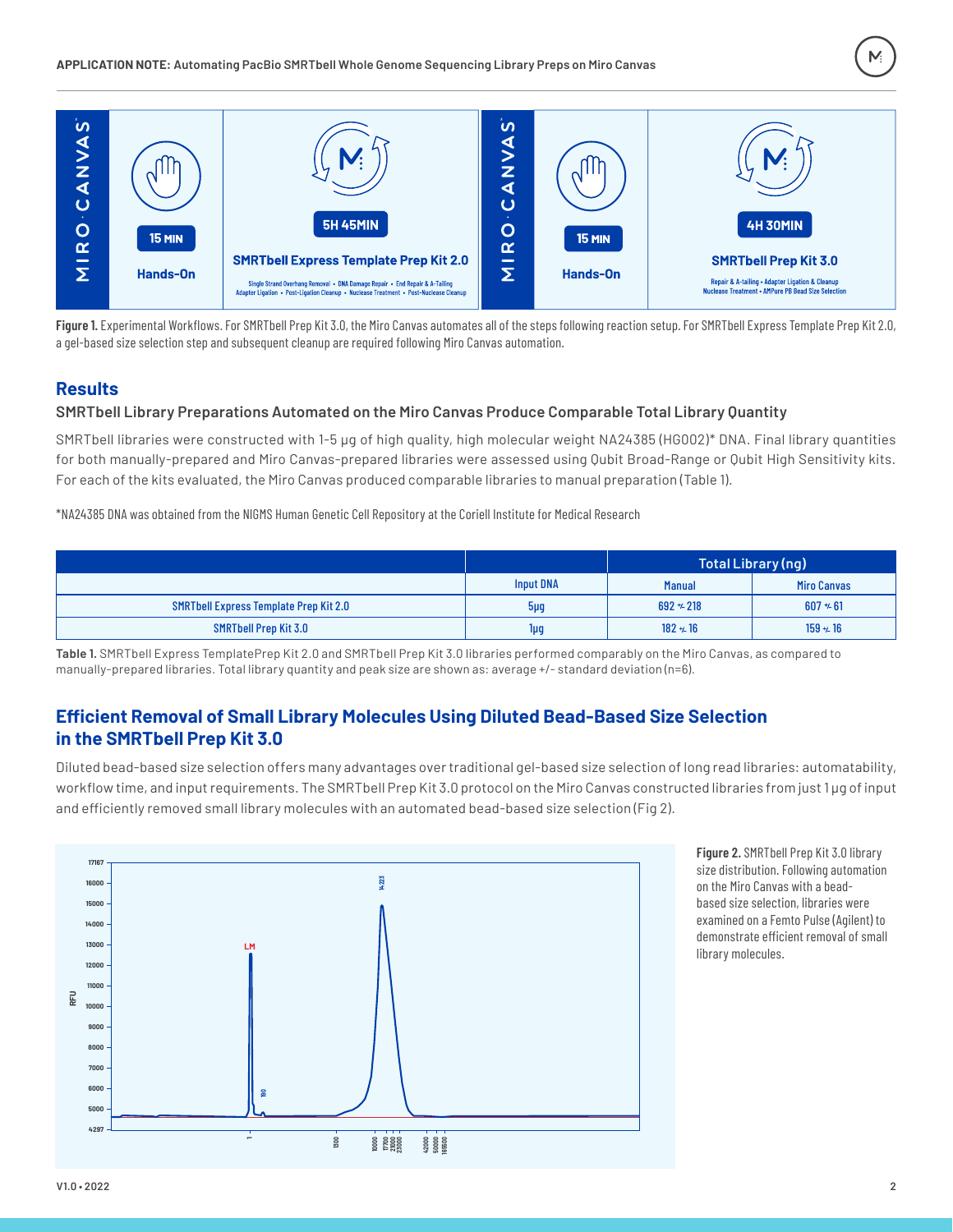

# **Sequencing Metrics from Miro Canvas and Manually-Prepared Libraries Indicate Comparable HiFi Yield, Read Length, Read Quality, and Structural Variant Detection**

SMRTbell libraries were sequenced on a Sequel® II System using Binding Kit 2.2, Sequencing Kit 2.0, and 30 hour movies. This demonstrated equivalency across manual and automated library preps. Of particular note, the new SMRTbell Prep Kit 3.0 not only requires less input material and eliminates the need for cumbersome gel-based size selection methods, it also results in libraries with excellent sequencing performance (Fig 3) and structural variant detection (Fig 4).



| <b>Value</b>   | <b>Analysis Metrics</b>               |  |
|----------------|---------------------------------------|--|
| 2,268,270      | <b>HiFi Reads</b>                     |  |
| 29,567,143,518 | HiFi Yield (bp)                       |  |
| 13.035         | <b>HiFi Read Legnth</b><br>(mean, bp) |  |
| 037            | <b>HiFi Read Quality</b><br>(meadian) |  |

**Figure 3.** SMRTbell Prep Kit 3.0 sequencing metrics. Miro Canvas yield, read length and read quality metrics are all equivalent to manuallyprepared libraries.



**Figure 4.** SMRTbell Prep Kit 3.0 structural variant detection. Miro Canvas detection of deletions, duplications, insertion, inversions and translocations